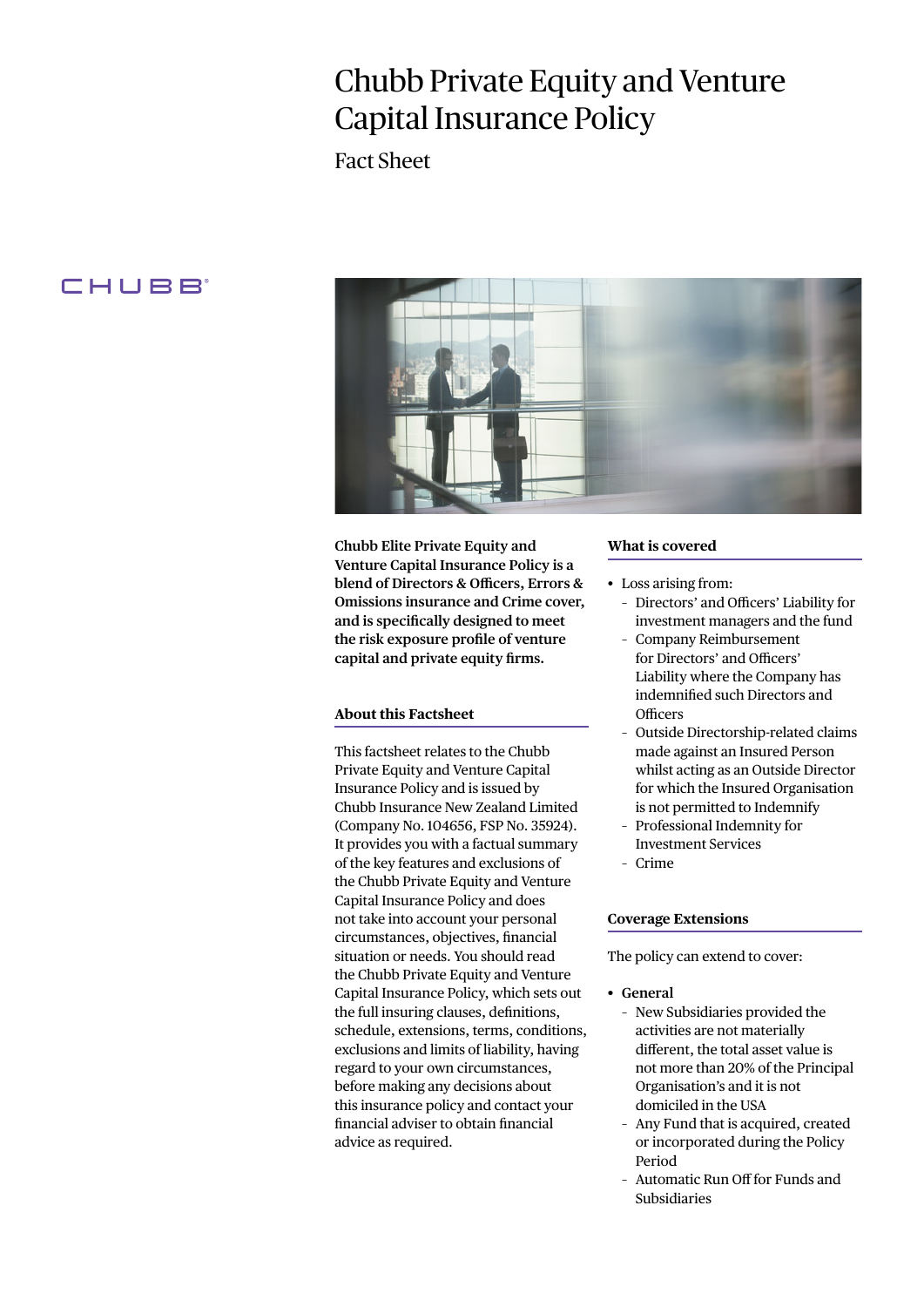- Management Buy Outs in the event of a Subsidiary of the Insured Organisation ceasing to be owned by the Insured Organisation as a result of a buy-out by existing management
- Depreciation of Assets Expenses arising from a Claim
- Extradition Proceedings
- Bail Bond Costs, Crisis Costs and Public Relations Expenses
- Legal Representation Expenses
- Pre-Investigation Costs
- **• D&O**
	- Additional Excess Limits for Directors and Officers for Non-Indemnifiable Loss
	- Tax Liability
	- Civil Fines or Pecuniary Penalties
- **• PI**
	- Loss of Documents
	- Breach of Privacy
	- Reasonable expenses incurred and paid by the Insured in taking action which prevents a Professional Indemnity Claim being made and where, in the absence of such action, such Claim would have been made
	- Preservation of Limit of Liability for Alternative Investment Funds - In the event that the Limit of Liability is exhausted by payment of Loss for a Claim, the Limit of Liability shall be reinstated in respect of Professional Indemnity only by an amount equal to such payment. Such reinstatement shall only be applicable in respect of an Alternative Investment Fund
- **• Crime**
	- Reasonable expenses incurred and paid by the Insured Organisation only when establishing the existence and amount of any direct Loss that is covered under Crime.
	- Reproduction of Electronic Computer Programs - Chubb will pay any reasonable expenses incurred and paid by the Insured Organisation, with Chubb's prior written consent in reproducing or duplicating electronic computer programs damaged or destroyed as a result of Criminal Conduct covered under Crime

– Interest - In respect of the cover under "Crime", Chubb will pay interest that the Insured Organisation would have received because of Criminal Conduct covered by the policy

#### **What is not covered**

#### Loss arising from:

### **• General**

- Prior Matters
- Wilful breach of duty or the committing of a deliberate criminal, fraudulent or dishonest act or omission unless covered by the Crime section
- Bodily Injury or Property Damage

#### **• D&O**

- Insured versus Insured (in the USA only)
- Benefit Due loss directly or indirectly related to any actual or alleged violation of any responsibilities, obligations or duties imposed by any low regulating any employee plans, welfare plans, retirement saving plans, profit sharing or benefit programmes or any similar law or obligation
- Professional Indemnity Exclusion
- Outside Directorships
- Any Loss that is insured under any other policy entered into by, or effected on behalf of the Outside Organisation, or under which the Insured Person is a beneficiary, whether prior or current
- Any Insured or Outside Organisation or any director, officer or employee of the Outside Organisation or any individuals or entities who at the time of the Wrongful Act directly or beneficially owns 20% or more of the Outside Orgnisation or had/ has a representative individual or individuals holding a board position in such Outside Organisation
- **• PI**
	- Insured Versus Insured claims
	- Pollution-related claims
	- Assumed Liability attached to the Insured by a contract, warranty or agreement which would not have otherwise attached

## **• Crime**

- Uncovered Matters consequential losses, hidden and/or gradual damages to physical properties
- Proprietary Information Loss resulting from the use, accessing and dissemination of any confidential information
- Fraudulent Features in Electronic Computer Programs - Loss resulting from fraudulent features contained in electronic computer programs developed for sale to, or that were sold to, multiple customers at the time of their acquisition from a vendor or consultant
- Infidelity of Directors
- Known wrongful acts